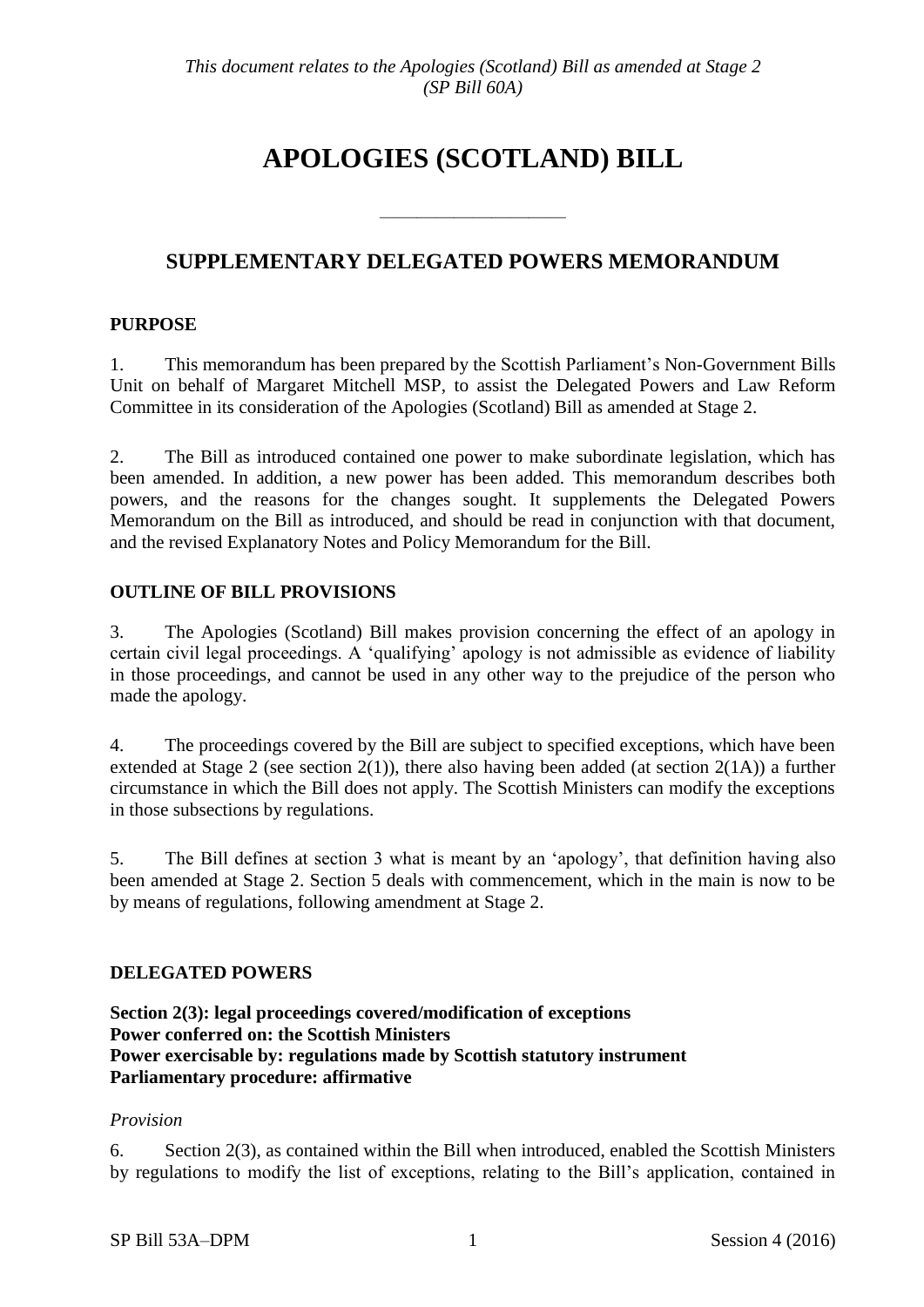# *This document relates to the Apologies (Scotland) Bill as amended at Stage 2 (SP Bill 60A)*

section 2(1). The Bill as amended at Stage 2 extends the exceptions detailed there, and inserts a new subsection (1A). This relates to the duty of candour procedure, which is not formally a form of 'civil proceedings', and is therefore covered within a separate subsection. The power in section 2(3), as amended, enables the Scottish Ministers by regulations to modify what is now referred to as the exceptions in subsection  $(1)$  – including by adding a new exception, adjusting the terms of one of the exceptions provided for or removing one of them entirely. The power also allows Ministers to modify the exception in subsection (1A).

#### *Reason for amending the existing section 2(1) power*

7. It is conceivable that modification of new subsection (1A), as well as the other exceptions set out in subsection (1), may be required. This amendment was therefore required to ensure that the power to modify covers the new subsection (1A) duty of candour exception, in addition to the other exceptions set out in subsection (1). It does not otherwise extend the Scottish Ministers' power under section 2(3) to make exceptions by way of regulations.

#### *Choice of procedure*

8. As before, the power itself remains subject to the affirmative procedure, affording the opportunity for full Parliamentary scrutiny of any regulations made in exercise of this power.

# **Section 5(2): commencement Power conferred on: the Scottish Ministers Power exercisable by: regulations made by Scottish statutory instrument Parliamentary procedure: laid, no procedure**

#### *Provision*

9. As introduced, the Bill provided for commencement to be linked to Royal Assent, with the core provisions coming into force automatically six months after Royal Assent. By virtue of the Stage 2 amendments to section 5, those provisions are now to come into force 'on such date as the Scottish Ministers may by regulations appoint.' (section 5(2)). Further, new subsections (3) and (4) enable different days to be appointed for different purposes, and for such regulations to include transitional, transitory or saving provision.

#### *Reason for taking power*

10. The new regulation making power inserted at section 5 enables flexibility in respect of commencement, so that it does not now take place at a fixed point, tied to Royal Assent. The ability to commence primary legislation by means of regulations is normal practice in Government Bills, and is consistent with Scottish Government policy. Applying it here is an indication of the cooperative approach that has developed between the member in charge of the Bill and the Scottish Government.

11. This will allow flexibility with regards to when the Act is commenced. This may be important if the Scottish Ministers consider making regulations under section 2(3) and given that the Parliament is expected to be dissolved on 24 March 2016, it is important that sufficient time is provided to enable parliamentary scrutiny of any such regulations.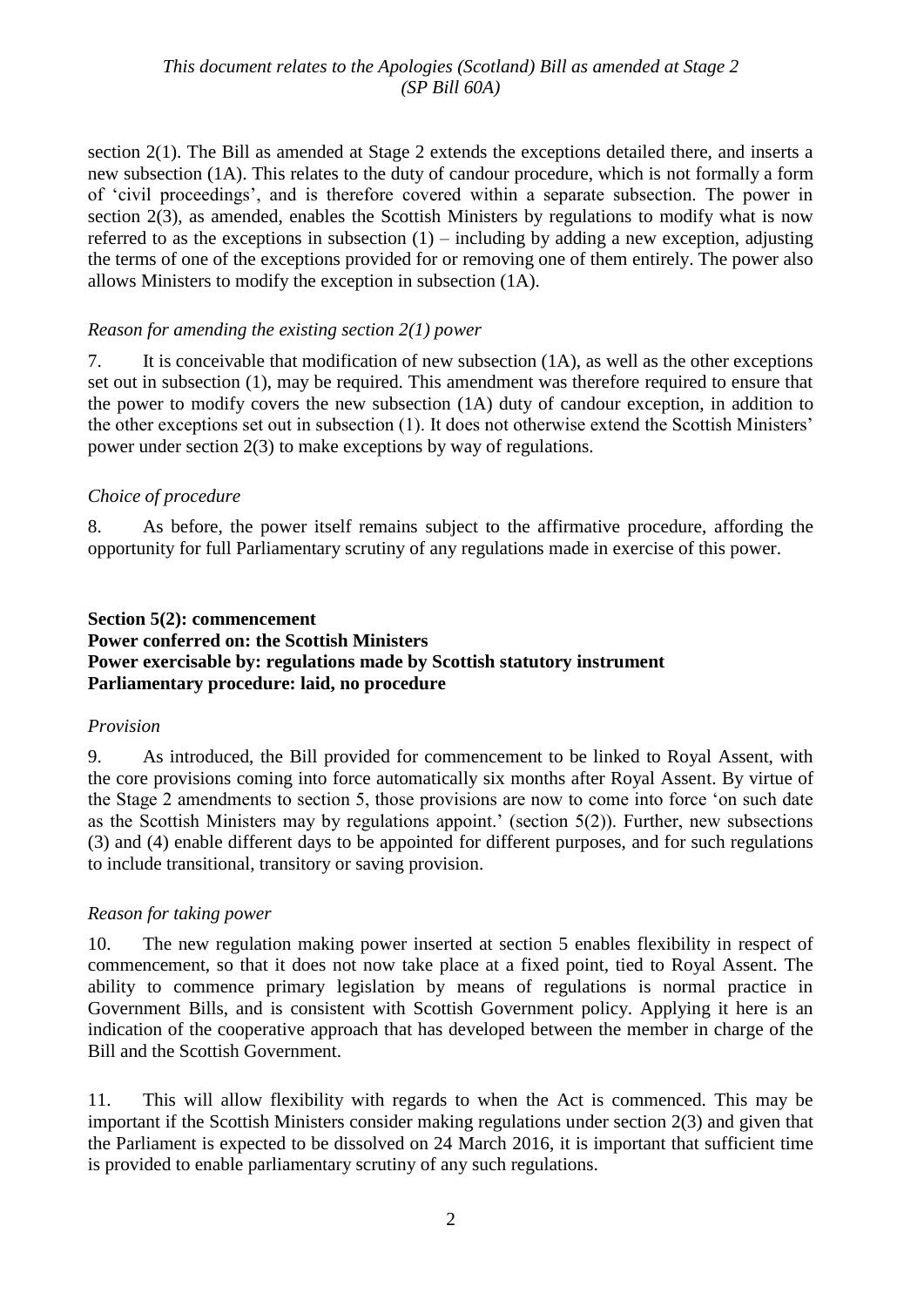12. The Scottish Government considers it likely that the provisions will be commenced as a whole. However, it considers that it is preferable to ensure there is flexibility in the commencement powers in case it transpires there is any need for staggered commencement. The Scottish Government therefore considered that, in accordance with usual practice, the provisions of the Bill should be capable of being commenced on different days.

# *Choice of procedure*

13. No procedure is provided for aside from laying before the Parliament in line with the Interpretation and Legislative Reform (Scotland) Act 2010, which is normal for commencement powers. The power includes the usual ability to make transitional, transitory or saving provision in the commencement regulations. There may be a requirement to make transitory provision to cover the period before the duty of candour procedure under the Health (Tobacco, Nicotine etc. and Care) (Scotland) Act and the Inquiries into Fatal Accidents and Sudden Deaths etc. (Scotland) Act 2016 come into force. It is considered that any such provision, if required, is not likely to be complex.